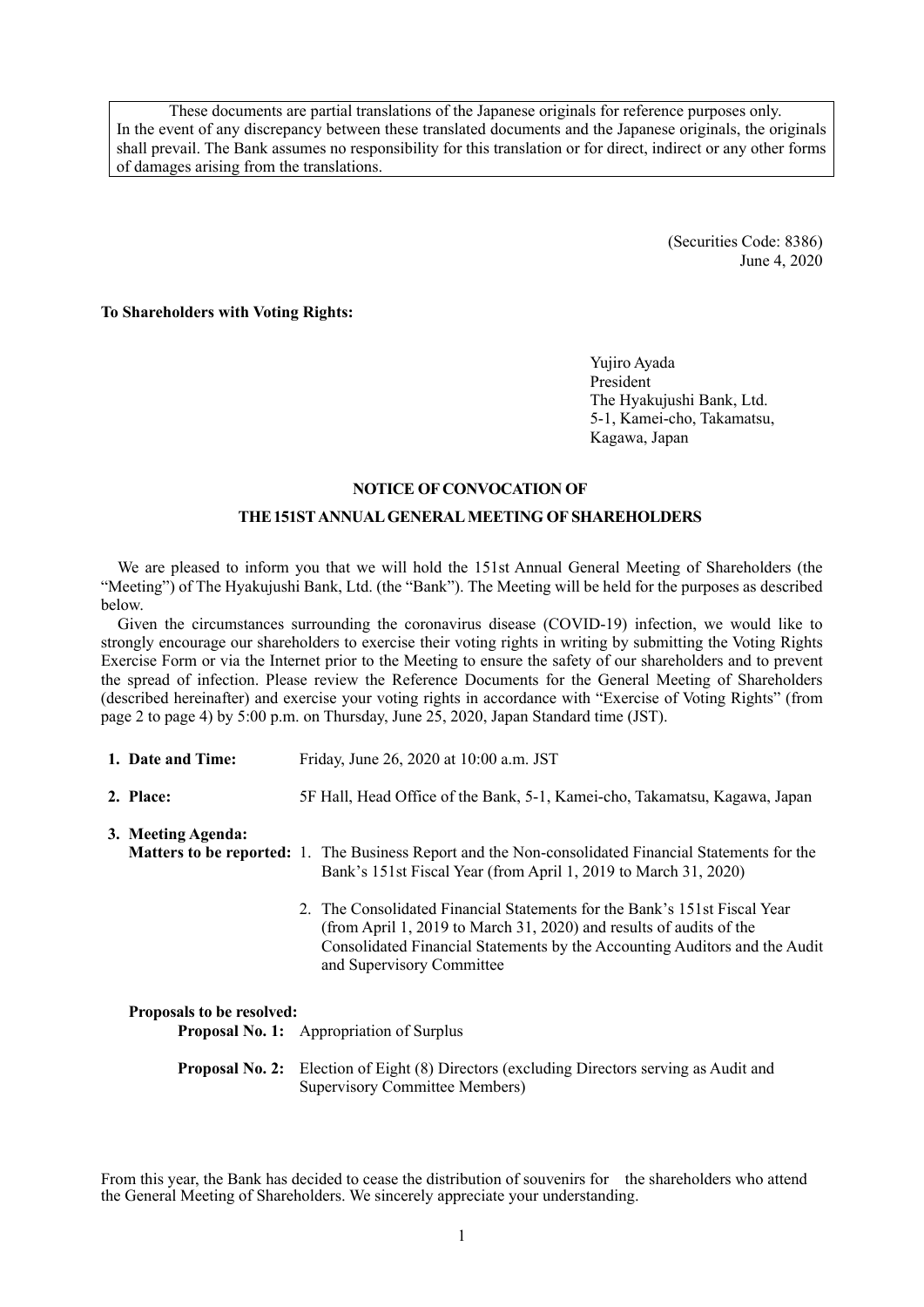## **Reference Documents for the General Meeting of Shareholders**

## **Proposals and References**

### **Proposal No. 1: Appropriation of Surplus**

Concerning the appropriation of surplus, under the Bank's basic policy of providing dividends by taking into consideration a stable return of profits to the shareholders, upon a comprehensive deliberation on the degree of enhancement of internal reserve, profitability condition, and management environment, etc., the Bank proposes that the surplus be appropriated as follows.

- 1. Matters concerning year-end dividends
	- (1) Type of dividend property Cash
	- (2) Matters concerning the allotment of dividend property to shareholders and the total amount 40 yen per share of common stock, for a total of 1,183,066,880 yen
	- (3) Effective date of distribution of surplus June 29, 2020

#### 2. Other matters concerning the appropriation of surplus

| (1) Item and amount of surplus to be increased |                     |
|------------------------------------------------|---------------------|
| General reserve                                | 4,000,000,000 yen   |
| (2) Item and amount of surplus to be decreased |                     |
| Retained earnings                              | $4,000,000,000$ yen |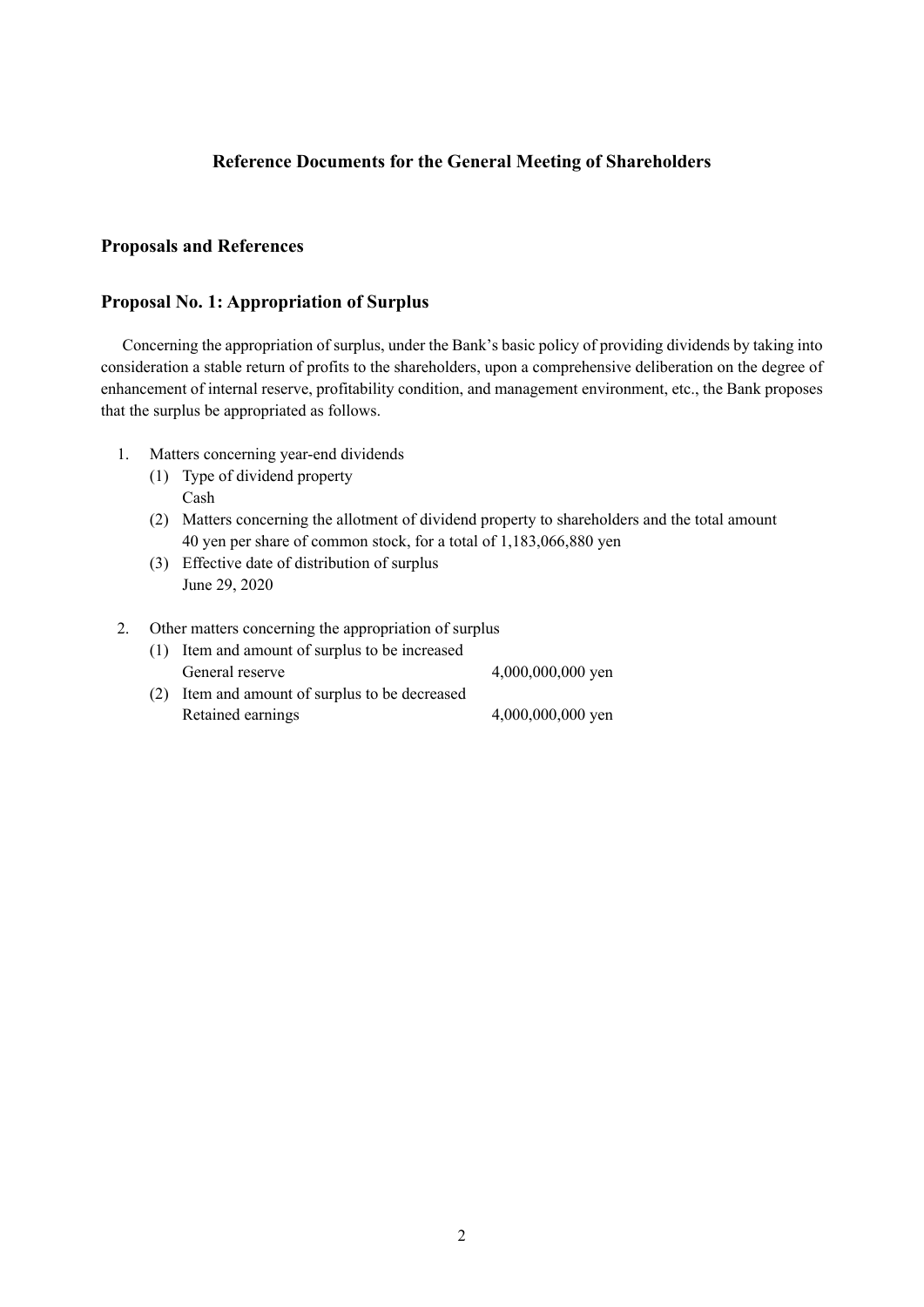# **Proposal No. 2: Election of Eight (8) Directors (excluding Directors serving as Audit and Supervisory Committee Members)**

The term of office of all of the eight (8) current Directors (excluding Directors serving as Audit and Supervisory Committee Members; hereinafter the same applies within this proposal) will expire at the close of this Meeting. Therefore, the election of eight (8) Directors is proposed.

The Audit and Supervisory Committee has considered the proposal and came to the conclusion that there were no special matters that needed to be presented at the General Meeting of Shareholders in accordance with the Companies Act.

The candidates for Director are as follows:

| No.            | Name                                 |                 | Current position, etc. at the Bank                                                    | Board<br>attendance |
|----------------|--------------------------------------|-----------------|---------------------------------------------------------------------------------------|---------------------|
| 1              | Yujiro Ayada                         | (Reappointment) | President<br>(Representative Director)                                                | 12/12<br>$(100\%)$  |
| 2              | Ryohei Kagawa<br>(Reappointment)     |                 | Director, Senior Managing<br>Executive Officer and CCO<br>(Representative Director)   | 12/12<br>$(100\%)$  |
| 3              | Ryuji Nishikawa<br>(Reappointment)   |                 | Director and Senior Managing<br><b>Executive Officer</b><br>(Representative Director) | 11/12<br>$(91.6\%)$ |
| $\overline{4}$ | Kiichiro Oyama                       | (Reappointment) | Director and Managing Executive<br>Officer                                            | 12/12<br>$(100\%)$  |
| 5              | Masakazu Toyoshima                   | (Reappointment) | Director and Managing Executive<br>Officer                                            | 12/12<br>$(100\%)$  |
| 6              | Akihiko Fujimura                     | (Reappointment) | Director and Managing Executive<br>Officer                                            | 12/12<br>$(100\%)$  |
| $\overline{7}$ | Hiroyuki Kurokawa<br>(Reappointment) |                 | Director and Managing Executive<br>Officer                                            | 9/9<br>$(100\%)$    |
| 8              | Kazuhisa Anada                       | (Reappointment) | Director and Managing Executive<br>Officer                                            | 8/9<br>$(88.8\%)$   |

1. The Board of Directors decided each candidate for Director upon the deliberation and reporting of the Nomination and Remuneration Governance Committee, which is chaired by an Outside Director who is an Independent Director, and comprising a majority of Outside Directors who are Independent Directors.

2. The CCO (Chief Compliance Officer) provides centralized management of the overall compliance of the Bank.

3. The Board attendances of Mr. Hiroyuki Kurokawa and Mr. Kazuhisa Anada are the number of their attendances after having assumed the positions of Director.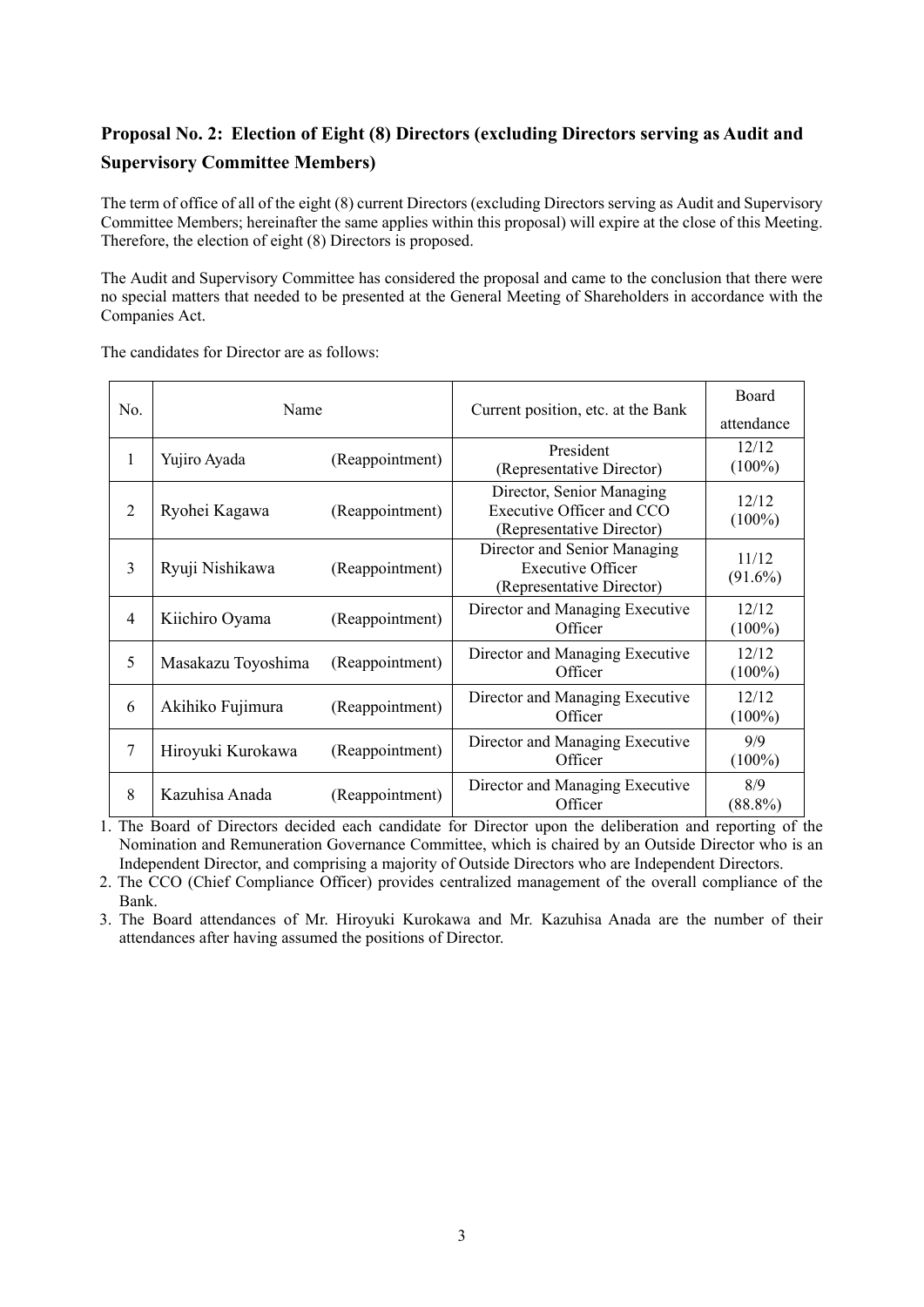| No. | Name<br>(Date of birth<br>and age)                      |                                                      |                                                             | Careers, positions, responsibilities,<br>and significant concurrent positions                                                                                                                                                                                                                                                                                                                                                                                                                                                                                                           | Number of Number of<br>years in<br>office as<br>Director | shares of<br>the Bank<br>held | Board<br>attendance |
|-----|---------------------------------------------------------|------------------------------------------------------|-------------------------------------------------------------|-----------------------------------------------------------------------------------------------------------------------------------------------------------------------------------------------------------------------------------------------------------------------------------------------------------------------------------------------------------------------------------------------------------------------------------------------------------------------------------------------------------------------------------------------------------------------------------------|----------------------------------------------------------|-------------------------------|---------------------|
| 1   | Yujiro Ayada<br>(May 10, 1959)<br>(61)<br>Reappointment | Apr.<br>Mar.<br>Apr.<br>Apr.<br>Apr.<br>Jun.<br>Apr. | (Responsibility)<br><b>Auditing Division</b><br>Association | 1982 Joined the Bank<br>2006 General Manager, Ritsurin Branch,<br>the Bank<br>2008 General Manager, Nagoya Branch,<br>the Bank<br>2010 General Manager, Business<br>Management Division, the Bank<br>2012 Executive Officer and General<br>Manager, Tokyo Branch and<br>General Manager in charge of<br>Tokyo Public Affairs, the Bank<br>2015 Director and Managing Executive<br>Officer, the Bank<br>2016 Director and Senior Managing<br>Executive Officer, the Bank<br>Apr. 2017 President (to present)<br>(Significant concurrent position)<br>Chairman, Kagawa Prefecture Bankers | 5 years (at<br>the close of<br>this<br>Meeting)          | 50,166<br>shares              | 12/12<br>$(100\%)$  |
|     |                                                         |                                                      |                                                             | Reasons for nomination as a candidate for Director                                                                                                                                                                                                                                                                                                                                                                                                                                                                                                                                      |                                                          |                               |                     |
|     |                                                         |                                                      |                                                             | Yujiro Ayada leads the management of the Bank while serving as Director and Managing Executive                                                                                                                                                                                                                                                                                                                                                                                                                                                                                          |                                                          |                               |                     |
|     |                                                         |                                                      |                                                             | Officer since Jun. 2015, Director and Senior Managing Executive Officer since Apr. 2016, and                                                                                                                                                                                                                                                                                                                                                                                                                                                                                            |                                                          |                               |                     |
|     |                                                         |                                                      |                                                             | President since Apr. 2017 after having served as General Manager of Ritsurin Branch, General                                                                                                                                                                                                                                                                                                                                                                                                                                                                                            |                                                          |                               |                     |
|     |                                                         |                                                      |                                                             | Manager of Nagoya Branch, General Manager of Business Management Division, and General                                                                                                                                                                                                                                                                                                                                                                                                                                                                                                  |                                                          |                               |                     |
|     |                                                         |                                                      |                                                             | Manager of Tokyo Branch, etc. He has a wealth of experience and broad insight as a corporate                                                                                                                                                                                                                                                                                                                                                                                                                                                                                            |                                                          |                               |                     |
|     |                                                         |                                                      |                                                             | manager, and accordingly, the Bank has determined that he will continue to contribute to the                                                                                                                                                                                                                                                                                                                                                                                                                                                                                            |                                                          |                               |                     |
|     |                                                         |                                                      |                                                             | development of the Bank, and therefore requests his election as Director.                                                                                                                                                                                                                                                                                                                                                                                                                                                                                                               |                                                          |                               |                     |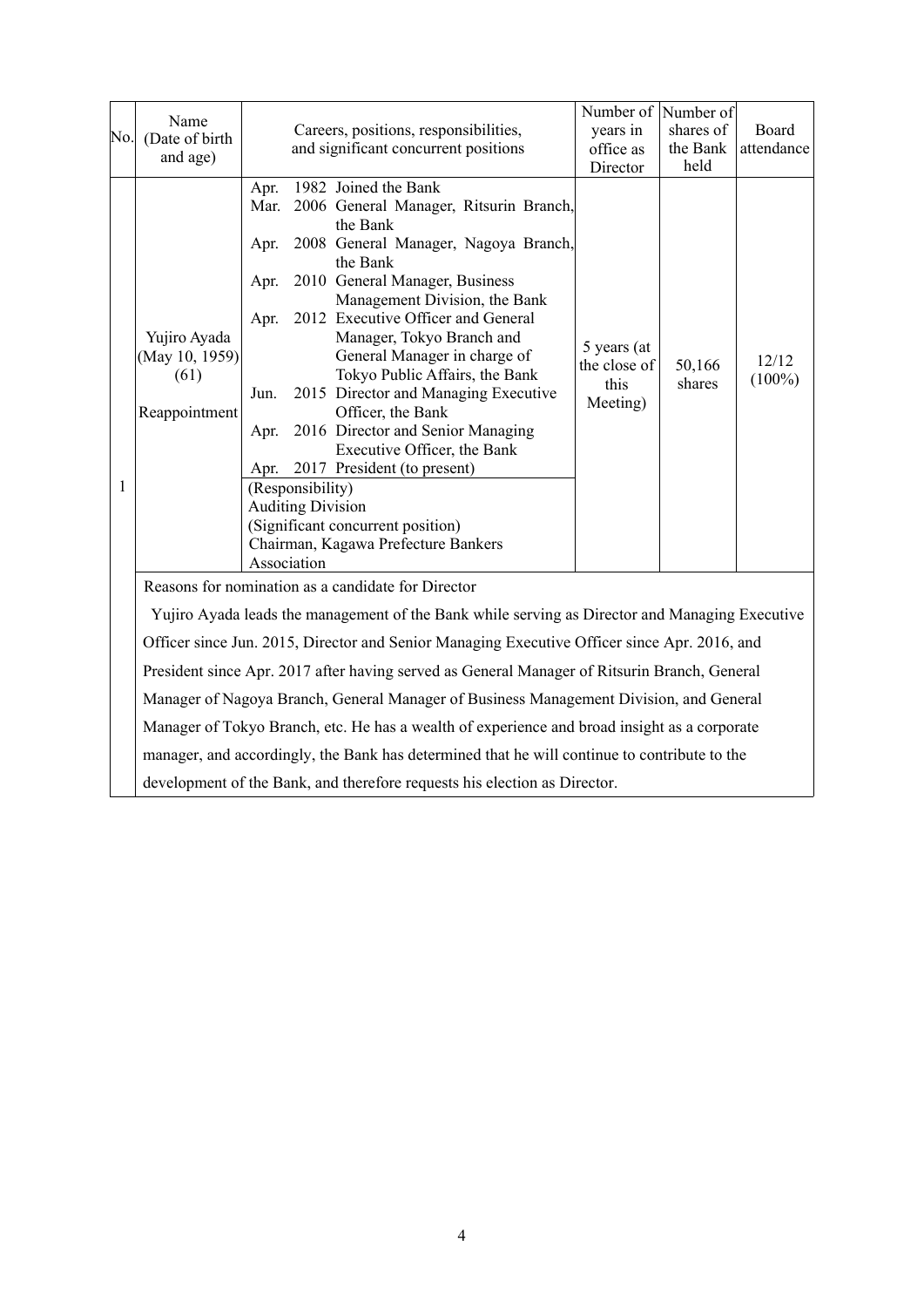|                | Name<br>No. (Date of birth<br>and age)                                                                                                                 |                                                                                   |                    | Careers, positions, responsibilities,<br>and significant concurrent positions                                                                                                                                                                                                                                                                                                                                                                                                                                                                                                                                                                                                                                                                                                                                                                                       | Number of Number of<br>years in<br>office as                | shares of<br>the Bank<br>held | Board<br>attendance |
|----------------|--------------------------------------------------------------------------------------------------------------------------------------------------------|-----------------------------------------------------------------------------------|--------------------|---------------------------------------------------------------------------------------------------------------------------------------------------------------------------------------------------------------------------------------------------------------------------------------------------------------------------------------------------------------------------------------------------------------------------------------------------------------------------------------------------------------------------------------------------------------------------------------------------------------------------------------------------------------------------------------------------------------------------------------------------------------------------------------------------------------------------------------------------------------------|-------------------------------------------------------------|-------------------------------|---------------------|
| $\overline{2}$ | Ryohei Kagawa<br>(Nov. 21, 1958)<br>(61)<br>Reappointment                                                                                              | Apr.<br>Mar.<br>Jan.<br>Apr.<br>Apr.<br>Apr.<br>Jun.<br>Apr.<br>Apr.<br>Co., Inc. | (Responsibilities) | 1982 Joined the Bank<br>2006 Acting General Manager, Corporate<br>Planning Division, the Bank<br>2010 Deputy General Manager, Corporate<br>Planning Division, the Bank<br>2010 General Manager, Corporate<br>Planning Division, the Bank<br>2012 Executive Officer and General<br>Manager, Kobe Branch, the Bank<br>2014 Managing Executive Officer, the<br>Bank<br>2014 Director and Managing Executive<br>Officer, the Bank<br>2016 Director and Senior Managing<br>Executive Officer, the Bank<br>2019 Director, Senior Managing<br>Executive Officer and CCO, the<br>Bank (to present)<br>Supervisor of Corporate Administration Sector<br>Compliance Management Division, Personnel<br>Division, and Executive Secretariat Office<br>(Significant concurrent position)<br>Outside Director (Audit and Supervisory<br>Committee Member), Shikoku Electric Power | Director<br>6 years (at<br>the close of<br>this<br>Meeting) | 3,377<br>shares               | 12/12<br>$(100\%)$  |
|                | Reasons for nomination as a candidate for Director<br>Ryohei Kagawa has served as Director and Managing Executive Officer since Jun. 2014 and Director |                                                                                   |                    |                                                                                                                                                                                                                                                                                                                                                                                                                                                                                                                                                                                                                                                                                                                                                                                                                                                                     |                                                             |                               |                     |
|                |                                                                                                                                                        |                                                                                   |                    | and Senior Managing Executive Officer since Apr. 2016 after having served as General Manager of                                                                                                                                                                                                                                                                                                                                                                                                                                                                                                                                                                                                                                                                                                                                                                     |                                                             |                               |                     |
|                | Corporate Planning Division, and General Manager of Kobe Branch, etc. In addition, he has been                                                         |                                                                                   |                    |                                                                                                                                                                                                                                                                                                                                                                                                                                                                                                                                                                                                                                                                                                                                                                                                                                                                     |                                                             |                               |                     |
|                |                                                                                                                                                        |                                                                                   |                    | supervising the Bank's Corporate Administration Sector as Director, Senior Managing Executive                                                                                                                                                                                                                                                                                                                                                                                                                                                                                                                                                                                                                                                                                                                                                                       |                                                             |                               |                     |
|                |                                                                                                                                                        |                                                                                   |                    | Officer and Chief Compliance Officer (CCO) since Apr. 2019, and is appropriately fulfilling his                                                                                                                                                                                                                                                                                                                                                                                                                                                                                                                                                                                                                                                                                                                                                                     |                                                             |                               |                     |
|                |                                                                                                                                                        |                                                                                   |                    | responsibilities. The Bank has determined that his wealth of experience and extensive knowledge will                                                                                                                                                                                                                                                                                                                                                                                                                                                                                                                                                                                                                                                                                                                                                                |                                                             |                               |                     |
|                |                                                                                                                                                        |                                                                                   |                    | continue to contribute to the development of the Bank, and therefore requests his election as Director.                                                                                                                                                                                                                                                                                                                                                                                                                                                                                                                                                                                                                                                                                                                                                             |                                                             |                               |                     |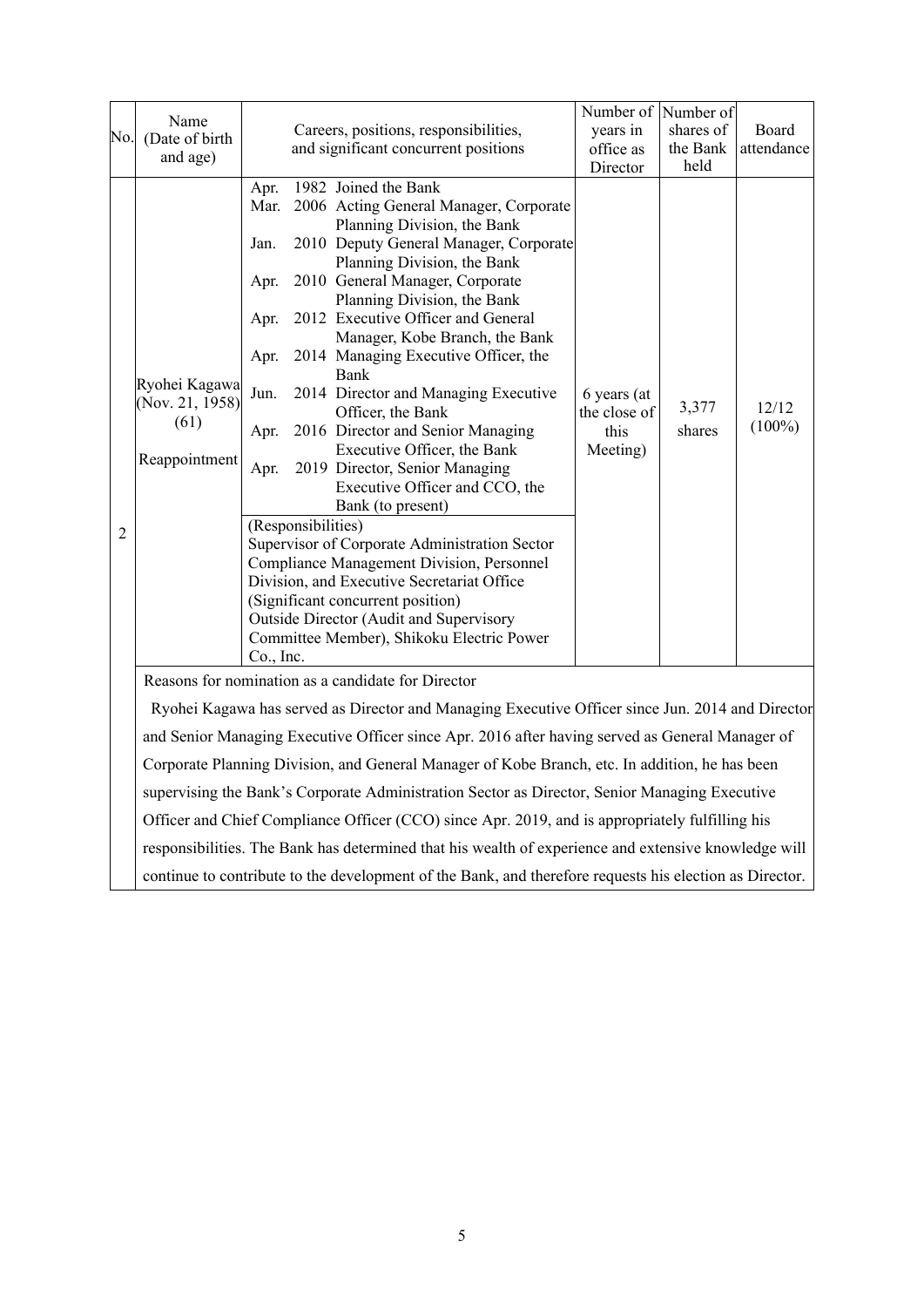| No. | Name<br>(Date of birth<br>and age)                             |                                                          |                                   | Careers, positions, responsibilities,<br>and significant concurrent positions                                                                                                                                                                                                                                                                                                                                                                                                                                                                            | Number of Number of<br>years in<br>office as<br>Director | shares of<br>the Bank<br>held | Board<br>attendance |
|-----|----------------------------------------------------------------|----------------------------------------------------------|-----------------------------------|----------------------------------------------------------------------------------------------------------------------------------------------------------------------------------------------------------------------------------------------------------------------------------------------------------------------------------------------------------------------------------------------------------------------------------------------------------------------------------------------------------------------------------------------------------|----------------------------------------------------------|-------------------------------|---------------------|
| 3   | Ryuji<br>Nishikawa<br>(Oct. 29, 1955)<br>(64)<br>Reappointment | Apr.<br>Jan.<br>Apr.<br>Apr.<br>Jun.<br>Apr.<br>Division | (Responsibilities)<br>Supervision | 1978 Joined the Bank<br>Nov. 2002 Acting General Manager, Corporate<br>Planning Division, the Bank<br>2008 General Manager, Executive<br>Secretariat Office, the Bank<br>2010 Executive Officer and General<br>Manager, Marugame Branch, the<br>Bank<br>2012 Managing Executive Officer, the<br>Bank<br>2012 Director and Managing Executive<br>Officer, the Bank<br>2019 Director and Senior Managing<br>Executive Officer, the Bank (to<br>present)<br>Treasury Sector and Marketing Related Sector<br>Business Strategy Division and Business Support | 8 years (at<br>the close of<br>this<br>Meeting)          | 4,171<br>shares               | 11/12<br>$(91.6\%)$ |
|     |                                                                |                                                          |                                   | Reasons for nomination as a candidate for Director                                                                                                                                                                                                                                                                                                                                                                                                                                                                                                       |                                                          |                               |                     |
|     |                                                                |                                                          |                                   | Ryuji Nishikawa has served as Director and Managing Executive Officer since Jun. 2012, Director                                                                                                                                                                                                                                                                                                                                                                                                                                                          |                                                          |                               |                     |
|     |                                                                |                                                          |                                   | and Senior Managing Executive Officer since Apr. 2019 after having served as General Manager of                                                                                                                                                                                                                                                                                                                                                                                                                                                          |                                                          |                               |                     |
|     |                                                                |                                                          |                                   | Executive Secretariat Office, and General Manager of Marugame Branch, etc. He currently supervises                                                                                                                                                                                                                                                                                                                                                                                                                                                       |                                                          |                               |                     |
|     |                                                                |                                                          |                                   | the Bank's Treasury Sector and Marketing Related Sector, and is appropriately fulfilling his                                                                                                                                                                                                                                                                                                                                                                                                                                                             |                                                          |                               |                     |
|     |                                                                |                                                          |                                   | responsibilities. The Bank has determined that his wealth of experience and extensive knowledge will                                                                                                                                                                                                                                                                                                                                                                                                                                                     |                                                          |                               |                     |
|     |                                                                |                                                          |                                   | continue to contribute to the development of the Bank, and therefore requests his election as Director.                                                                                                                                                                                                                                                                                                                                                                                                                                                  |                                                          |                               |                     |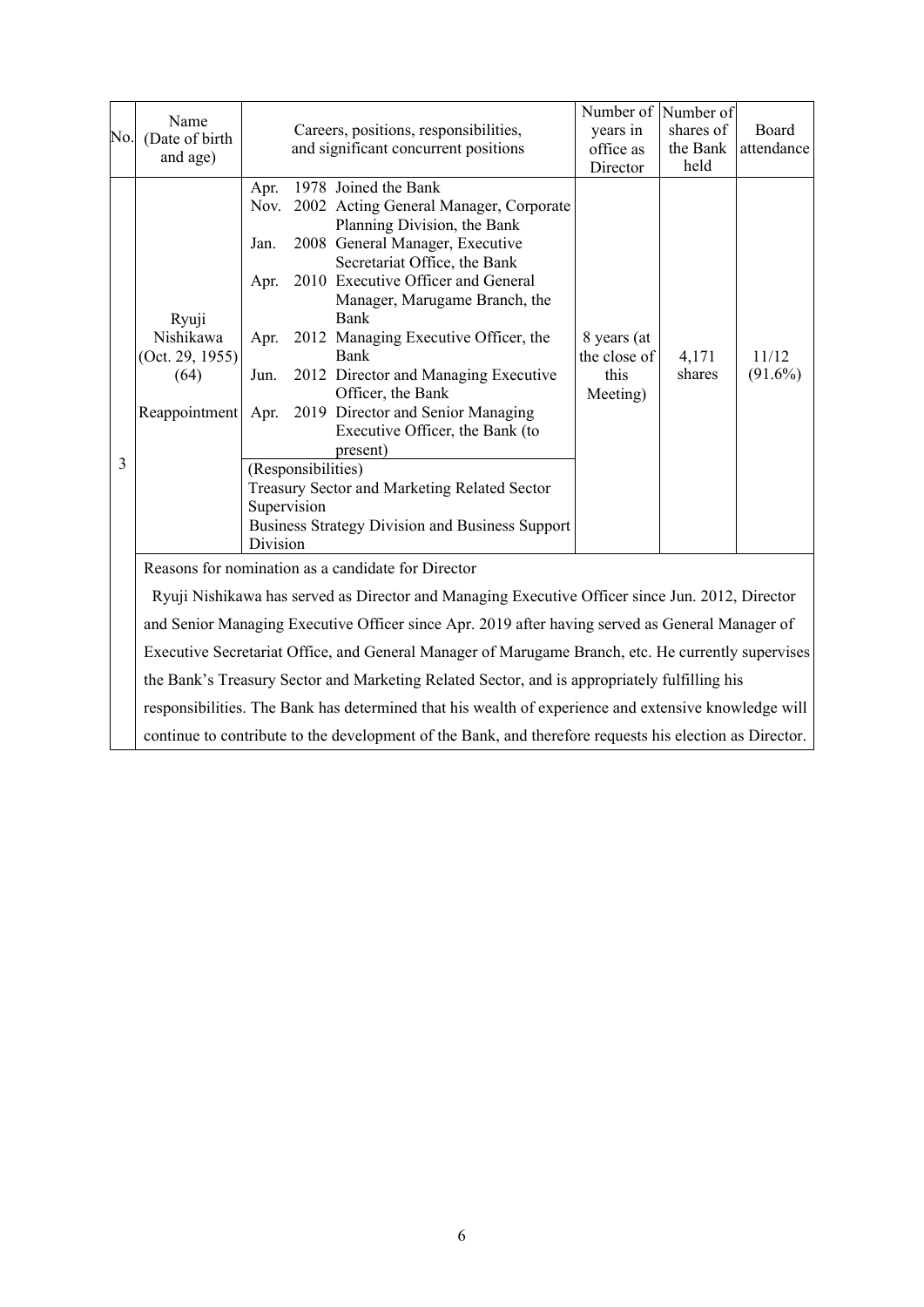| No.            | Name<br>(Date of birth<br>and age)                         |                                                              | Careers, positions, responsibilities,<br>and significant concurrent positions                                                                                                                                                                                                                                                                                                                                                                                                                                                                                                                                                                                                             | Number of Number of<br>years in<br>office as<br>Director | shares of<br>the Bank<br>held | Board<br>attendance |
|----------------|------------------------------------------------------------|--------------------------------------------------------------|-------------------------------------------------------------------------------------------------------------------------------------------------------------------------------------------------------------------------------------------------------------------------------------------------------------------------------------------------------------------------------------------------------------------------------------------------------------------------------------------------------------------------------------------------------------------------------------------------------------------------------------------------------------------------------------------|----------------------------------------------------------|-------------------------------|---------------------|
| $\overline{4}$ | Kiichiro Oyama<br>(Jun. 25, 1959)<br>(61)<br>Reappointment | Apr.<br>Jul.<br>Jul.<br>Apr.<br>Apr.<br>Apr.<br>Apr.<br>Jun. | 1983 Joined the Bank<br>2007 Deputy General Manager, Tokyo<br>Branch, the Bank<br>2008 Deputy General Manager, Central<br>Business Division, the Bank<br>2011 General Manager, Hiroshima<br>Branch, the Bank<br>2013 Deputy General Manager,<br><b>Business Management Division,</b><br>the Bank<br>2014 Executive Officer and General<br>Manager, Okayama Branch, the<br><b>Bank</b><br>2017 Managing Executive Officer, the<br><b>Bank</b><br>2017 Director and Managing Executive<br>Officer, the Bank (to present)<br>(Responsibilities)<br>Regional Vitalization Division and Solution<br><b>Promotion Division</b>                                                                  | 3 years (at<br>the close of<br>this<br>Meeting)          | 2,053<br><b>Shares</b>        | 12/12<br>$(100\%)$  |
|                | Director.                                                  |                                                              | Reasons for nomination as a candidate for Director<br>Kiichiro Oyama has served as Director and Managing Executive Officer since Jun. 2017 after having<br>served as General Manager of Hiroshima Branch, and General Manager of Okayama Branch, etc. He<br>is currently in charge of the Bank's Regional Vitalization Division, which is the front division of the<br>Marketing Related Sector, as well as the Solution Promotion Division, and is appropriately fulfilling<br>his responsibilities. The Bank has determined that his wealth of experience and extensive knowledge<br>will continue to contribute to the development of the Bank, and therefore requests his election as |                                                          |                               |                     |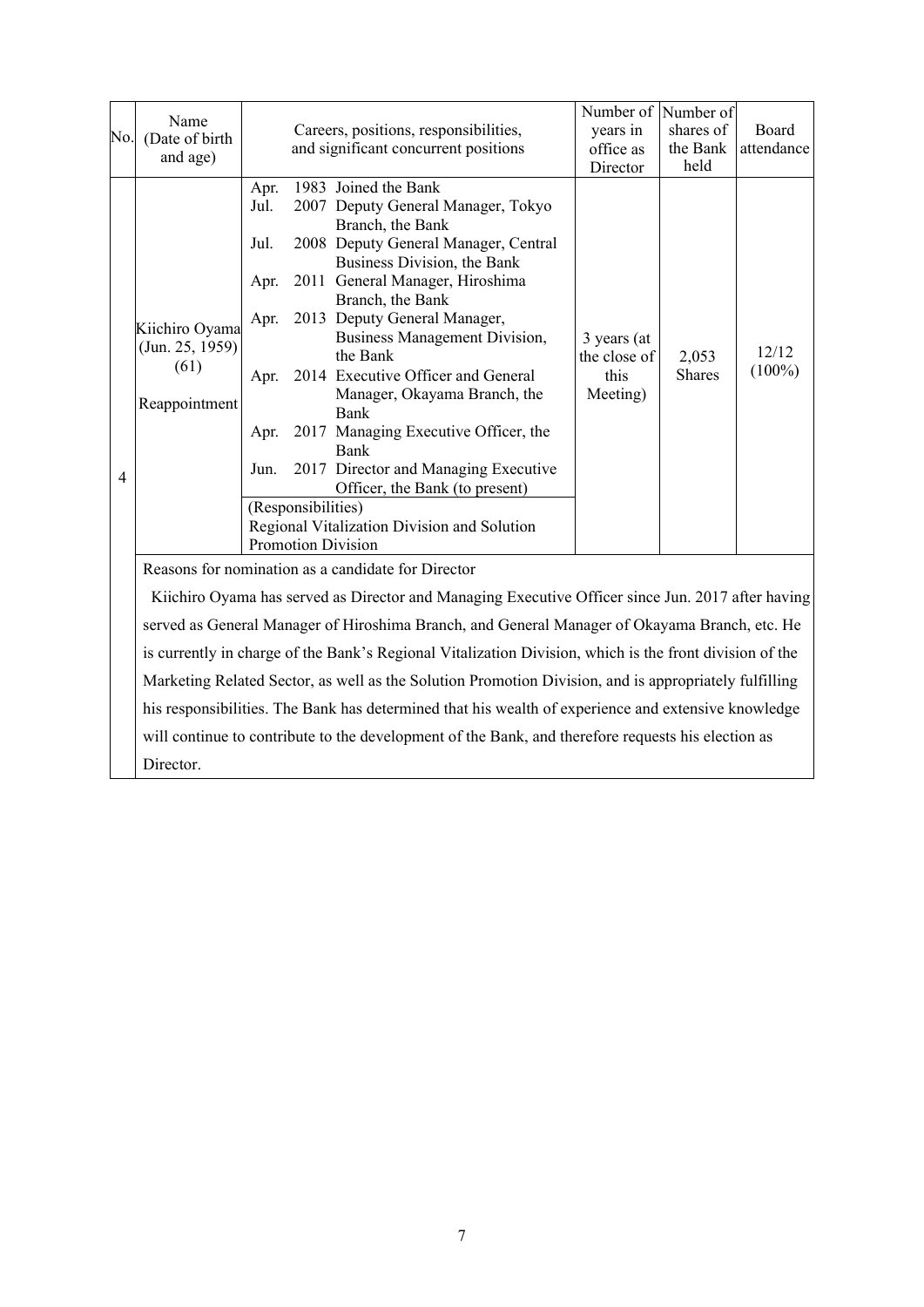| No. | Name<br>(Date of birth<br>and age)                               |                                                                  |                    | Careers, positions, responsibilities,<br>and significant concurrent positions                                                                                                                                                                                                                                                                                                                                                                                                                                                                            | Number of Number of<br>years in<br>office as<br>Director | shares of<br>the Bank<br>held | Board<br>attendance |
|-----|------------------------------------------------------------------|------------------------------------------------------------------|--------------------|----------------------------------------------------------------------------------------------------------------------------------------------------------------------------------------------------------------------------------------------------------------------------------------------------------------------------------------------------------------------------------------------------------------------------------------------------------------------------------------------------------------------------------------------------------|----------------------------------------------------------|-------------------------------|---------------------|
| 5   | Masakazu<br>Toyoshima<br>(Mar. 5, 1963)<br>(57)<br>Reappointment | Apr.<br>Oct.<br>Apr.<br>Apr.<br>Apr.<br>Apr.<br>Jun.<br>Division | (Responsibilities) | 1985 Joined the Bank<br>2011 Deputy General Manager, Business<br>Management Division, the Bank<br>2012 Deputy General Manager, Credit<br>Supervision Division, the Bank<br>2013 General Manager, Corporate<br>Planning Division, the Bank<br>2015 Executive Officer and General<br>Manager, Corporate Planning<br>Division, the Bank<br>2017 Managing Executive Officer, the<br>Bank<br>2017 Director and Managing Executive<br>Officer, the Bank (to present)<br>Corporate Planning Division, Operations<br>Supervision Division and Central Operations | 3 years (at<br>the close of<br>this<br>Meeting)          | 2,151<br>shares               | 12/12<br>$(100\%)$  |
|     |                                                                  |                                                                  |                    | Reasons for nomination as a candidate for Director                                                                                                                                                                                                                                                                                                                                                                                                                                                                                                       |                                                          |                               |                     |

Masakazu Toyoshima has served as Director and Managing Executive Officer since Jun. 2017 after having assumed important positions of headquarters including Deputy General Manager of Business Management Division, Deputy General Manager of Credit Supervision Division and General Manager of Corporate Planning Division. He is currently in charge of the Bank's Corporate Planning Division, Operations Supervision Division, and Central Operations Division, and is appropriately fulfilling his responsibilities. The Bank has determined that his wealth of experience and extensive knowledge will continue to contribute to the development of the Bank, and therefore requests his election as Director.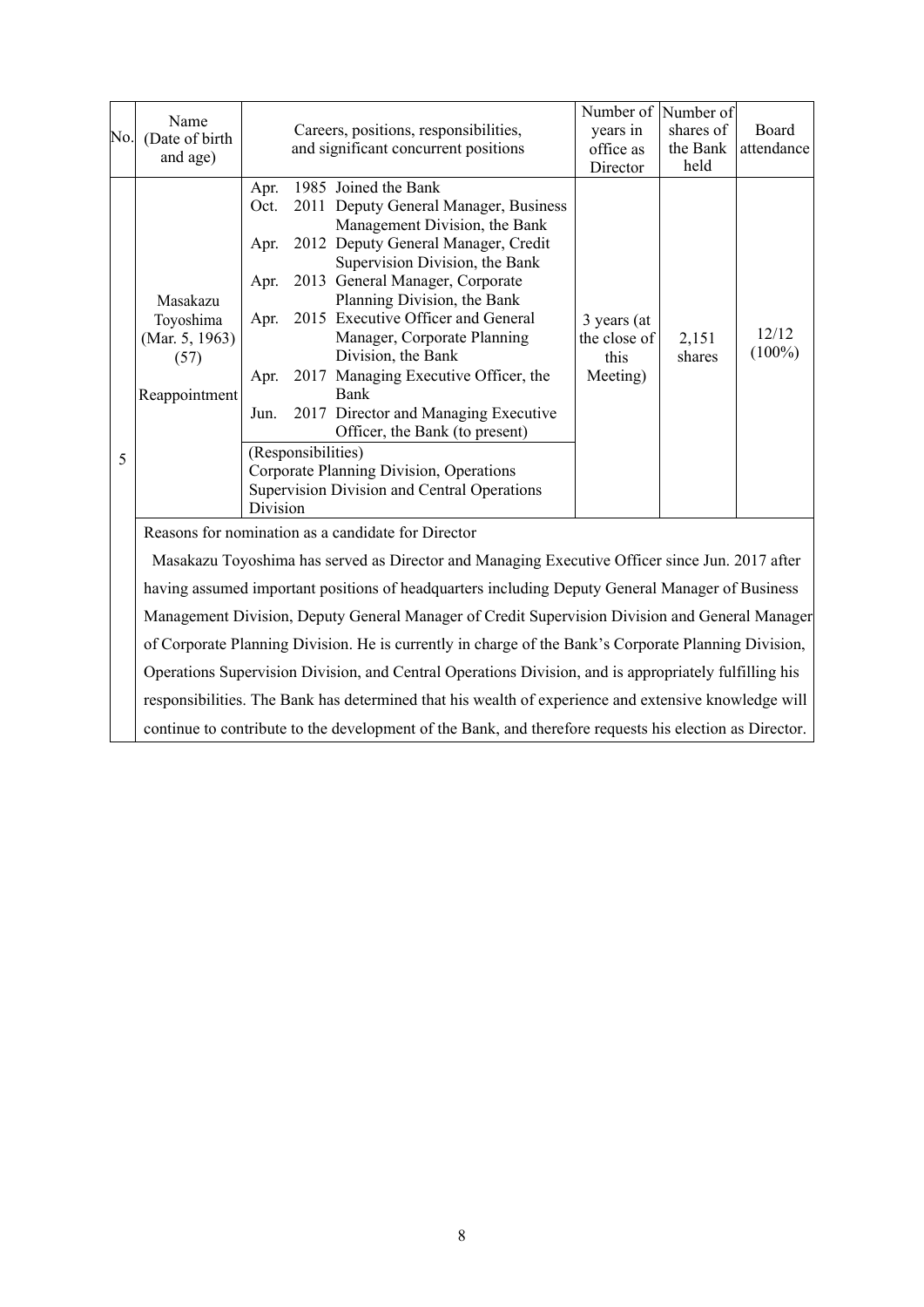| No. | Name<br>(Date of birth<br>and age)                                |                                                      |                  | Careers, positions, responsibilities,<br>and significant concurrent positions                                                                                                                                                                                                                                                                                                                                                                 | Number of Number of<br>years in<br>office as<br>Director | shares of<br>the Bank<br>held | Board<br>attendance |
|-----|-------------------------------------------------------------------|------------------------------------------------------|------------------|-----------------------------------------------------------------------------------------------------------------------------------------------------------------------------------------------------------------------------------------------------------------------------------------------------------------------------------------------------------------------------------------------------------------------------------------------|----------------------------------------------------------|-------------------------------|---------------------|
| 6   | Akihiko<br>Fujimura<br>(Nov. $5, 1960$ )<br>(59)<br>Reappointment | Apr.<br>Jul.<br>Oct.<br>Apr.<br>Apr.<br>Apr.<br>Jun. | (Responsibility) | 1983 Joined the Bank<br>2007 Assistant General Manager,<br>Screening Division, the Bank<br>2010 General Manager, Busshozan<br>Branch, the Bank<br>2012 General Manager, Shinjuku Branch,<br>the Bank<br>2015 Executive Officer and General<br>Manager, Osaka Branch, the Bank<br>2017 Managing Executive Officer, the<br>Bank<br>2018 Director and Managing Executive<br>Officer, the Bank (to present)<br><b>Credit Supervision Division</b> | 2 years (at<br>the close of<br>this<br>Meeting)          | 2,134<br>shares               | 12/12<br>$(100\%)$  |
|     |                                                                   |                                                      |                  | Reasons for nomination as a candidate for Director                                                                                                                                                                                                                                                                                                                                                                                            |                                                          |                               |                     |
|     |                                                                   |                                                      |                  | Akihiko Fujimura has served as Director and Managing Executive Officer since Jun. 2018 after                                                                                                                                                                                                                                                                                                                                                  |                                                          |                               |                     |
|     |                                                                   |                                                      |                  | having served as General Manager of Busshozan Branch, General Manager of Shinjuku Branch, and                                                                                                                                                                                                                                                                                                                                                 |                                                          |                               |                     |
|     |                                                                   |                                                      |                  | General Manager of Osaka Branch, etc. He is currently in charge of the Bank's Credit Supervision                                                                                                                                                                                                                                                                                                                                              |                                                          |                               |                     |
|     |                                                                   |                                                      |                  | Division, and is appropriately fulfilling his responsibilities. The Bank has determined that his wealth                                                                                                                                                                                                                                                                                                                                       |                                                          |                               |                     |
|     |                                                                   |                                                      |                  | of experience and extensive knowledge will continue to contribute to the development of the Bank,                                                                                                                                                                                                                                                                                                                                             |                                                          |                               |                     |
|     |                                                                   |                                                      |                  | and therefore requests his election as Director.                                                                                                                                                                                                                                                                                                                                                                                              |                                                          |                               |                     |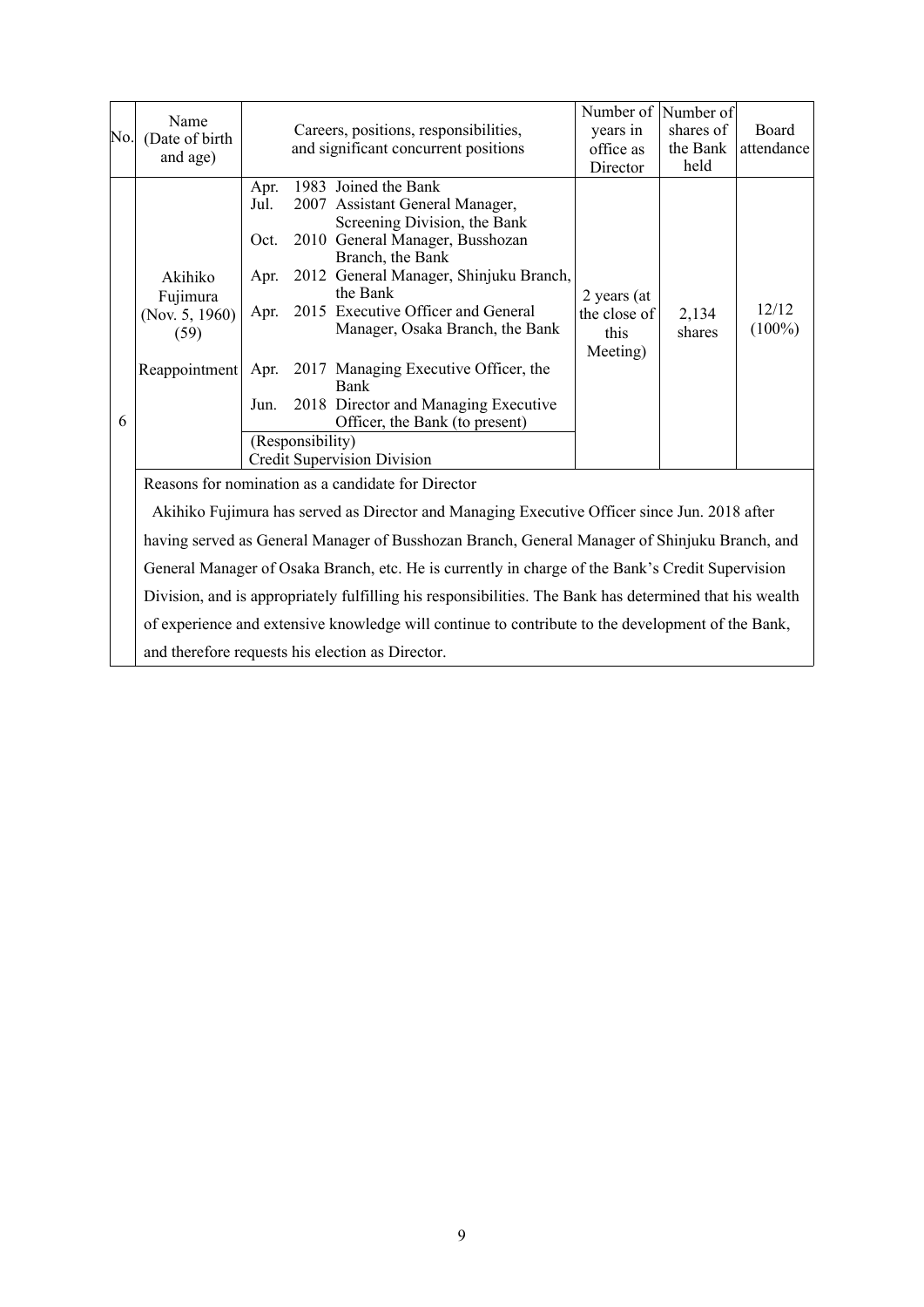| No. | Name<br>(Date of birth<br>and age)                              |                                                      |                  | Careers, positions, responsibilities,<br>and significant concurrent positions                                                                                                                                                                                                                                                                                                                                                                                                                                   | Number of Number of<br>years in<br>office as<br>Director | shares of<br>the Bank<br>held | Board<br>attendance |
|-----|-----------------------------------------------------------------|------------------------------------------------------|------------------|-----------------------------------------------------------------------------------------------------------------------------------------------------------------------------------------------------------------------------------------------------------------------------------------------------------------------------------------------------------------------------------------------------------------------------------------------------------------------------------------------------------------|----------------------------------------------------------|-------------------------------|---------------------|
| 7   | Hiroyuki<br>Kurokawa<br>(May 31, 1962)<br>(58)<br>Reappointment | Apr.<br>Jan.<br>Apr.<br>Apr.<br>Apr.<br>Apr.<br>Jun. | (Responsibility) | 1986 Joined the Bank<br>2009 Deputy General Manager, Tokyo<br>Branch, the Bank<br>2011 General Manager, Fukuoka Branch,<br>the Bank<br>2014 Deputy General Manager, Credit<br>Supervision Division, the Bank<br>2016 Executive Officer, General<br>Manager, Tokyo Branch and<br>General Manager in charge of<br>Tokyo Public Affairs, the Bank<br>2019 Managing Executive Officer, the<br>Bank<br>2019 Director and Managing Executive<br>Officer, the Bank (to present)<br>Treasury and International Division | $1$ year (at<br>the close of<br>this<br>Meeting)         | 1,600<br>shares               | 9/9<br>$(100\%)$    |
|     |                                                                 |                                                      |                  | Reasons for nomination as a candidate for Director                                                                                                                                                                                                                                                                                                                                                                                                                                                              |                                                          |                               |                     |
|     |                                                                 |                                                      |                  | Hiroyuki Kurokawa has served as Director and Managing Executive Officer since Jun. 2019 after                                                                                                                                                                                                                                                                                                                                                                                                                   |                                                          |                               |                     |
|     |                                                                 |                                                      |                  | having served as General Manager of Fukuoka Branch, Deputy General Manager of Credit                                                                                                                                                                                                                                                                                                                                                                                                                            |                                                          |                               |                     |
|     |                                                                 |                                                      |                  | Supervision Division, and General Manager of Tokyo Branch, etc. He is currently in charge of the                                                                                                                                                                                                                                                                                                                                                                                                                |                                                          |                               |                     |
|     |                                                                 |                                                      |                  | Bank's Treasury and International Division, and is appropriately fulfilling his responsibilities. The                                                                                                                                                                                                                                                                                                                                                                                                           |                                                          |                               |                     |
|     |                                                                 |                                                      |                  | Bank has determined that his wealth of experience and extensive knowledge will continue to                                                                                                                                                                                                                                                                                                                                                                                                                      |                                                          |                               |                     |
|     |                                                                 |                                                      |                  | contribute to the development of the Bank, and therefore requests his election as Director.                                                                                                                                                                                                                                                                                                                                                                                                                     |                                                          |                               |                     |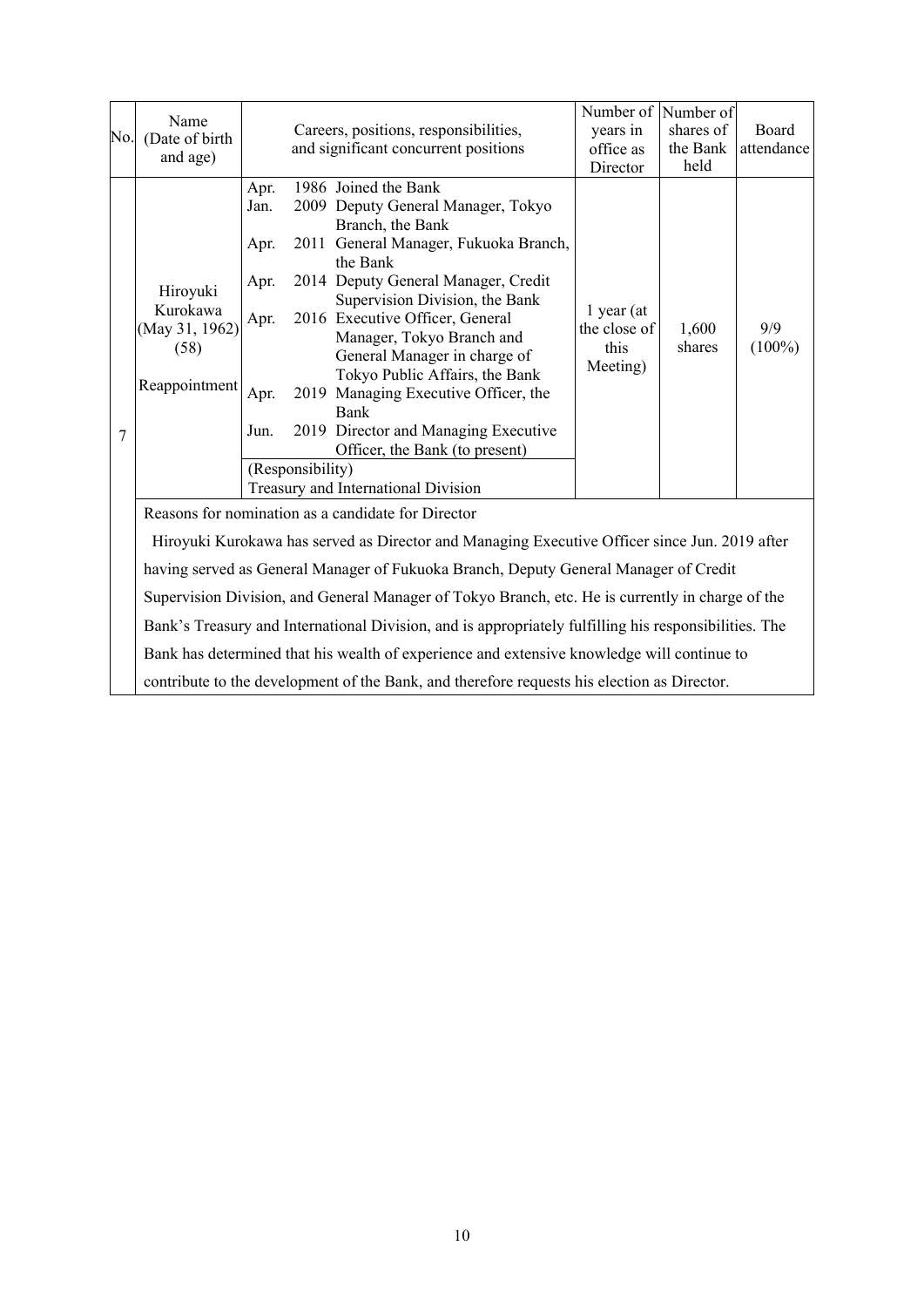|     | Name                  |      |                    |                                                                                                      | Number of                      | Number of |            |  |  |
|-----|-----------------------|------|--------------------|------------------------------------------------------------------------------------------------------|--------------------------------|-----------|------------|--|--|
| No. | (Date of birth        |      |                    | Careers, positions, responsibilities,                                                                | years in                       | shares of | Board      |  |  |
|     | and age)              |      |                    | and significant concurrent positions                                                                 | office as                      | the Bank  | attendance |  |  |
|     |                       |      |                    |                                                                                                      | Director                       | held      |            |  |  |
|     |                       | Apr. |                    | 1984 Joined the Bank                                                                                 |                                |           |            |  |  |
|     |                       | Oct. |                    | 2011 Deputy General Manager,                                                                         |                                |           |            |  |  |
|     |                       |      |                    | Operations Supervision Division,                                                                     |                                |           |            |  |  |
|     |                       |      |                    | the Bank                                                                                             |                                |           |            |  |  |
|     |                       | Oct. |                    | 2013 Deputy General Manager, Corporate                                                               |                                |           |            |  |  |
|     |                       | Oct. |                    | Planning Division, the Bank<br>2015 General Manager, Operations                                      |                                |           |            |  |  |
|     |                       |      |                    | Supervision Division, the Bank                                                                       |                                |           |            |  |  |
|     | Kazuhisa              | Apr. |                    | 2017 Executive Officer and General                                                                   |                                |           |            |  |  |
|     | Anada                 |      |                    | Manager, Operations Supervision                                                                      | 1 year (at                     |           |            |  |  |
|     | (May 25, 1961)        |      |                    | Division, the Bank                                                                                   | the close of                   | 800       | 8/9        |  |  |
|     | (59)                  | Apr. |                    | 2018 Executive Officer and General                                                                   | this                           | shares    | $(88.8\%)$ |  |  |
|     | Reappointment         |      |                    | Manager, Business Support                                                                            | Meeting)                       |           |            |  |  |
|     |                       |      |                    | Division, the Bank                                                                                   |                                |           |            |  |  |
|     |                       | Apr. |                    | 2019 Managing Executive Officer, the                                                                 |                                |           |            |  |  |
|     |                       |      |                    |                                                                                                      |                                | Bank      |            |  |  |
| 8   |                       | Jun. |                    | 2019 Director and Managing Executive                                                                 |                                |           |            |  |  |
|     |                       |      |                    |                                                                                                      | Officer, the Bank (to present) |           |            |  |  |
|     |                       |      | (Responsibilities) |                                                                                                      |                                |           |            |  |  |
|     |                       |      |                    | Risk Control Division and General                                                                    |                                |           |            |  |  |
|     |                       |      |                    | <b>Administration Division</b>                                                                       |                                |           |            |  |  |
|     |                       |      |                    | Reasons for nomination as a candidate for Director                                                   |                                |           |            |  |  |
|     |                       |      |                    | Kazuhisa Anada has served as Director and Managing Executive Officer since Jun. 2019 after having    |                                |           |            |  |  |
|     |                       |      |                    | served as Deputy General Manager of Corporate Planning Division, General Manager of Operations       |                                |           |            |  |  |
|     |                       |      |                    | Supervision Division and General Manager of Business Support Division, etc. He is currently in       |                                |           |            |  |  |
|     |                       |      |                    | charge of the Bank's Risk Control Division and General Administration Division, and is appropriately |                                |           |            |  |  |
|     |                       |      |                    | fulfilling his responsibilities. The Bank has determined that his wealth of experience and extensive |                                |           |            |  |  |
|     |                       |      |                    | knowledge will continue to contribute to the development of the Bank, and therefore requests his     |                                |           |            |  |  |
|     | election as Director. |      |                    |                                                                                                      |                                |           |            |  |  |

(Note) There are no special interests between the Bank and the candidates for Directors.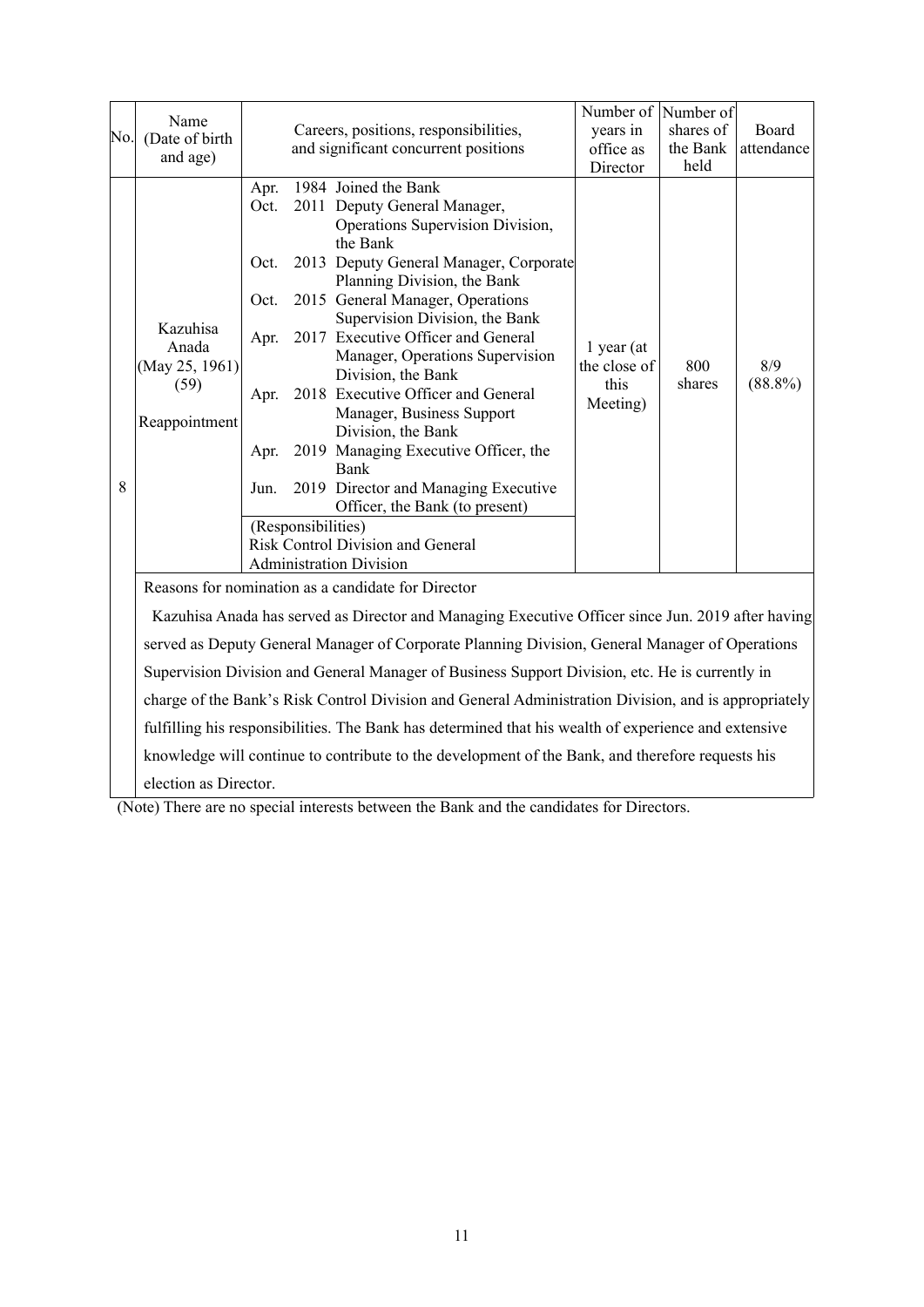| Name                                                               | Positions                                                                        |
|--------------------------------------------------------------------|----------------------------------------------------------------------------------|
| Yujiro Ayada<br>Male<br>Internal                                   | President (Representative Director)                                              |
| Ryohei Kagawa<br>Male<br>Internal                                  | Director, Senior Managing Executive Officer and CCO<br>(Representative Director) |
| Ryuji Nishikawa<br>Male<br>Internal                                | Director and Senior Managing Executive Officer<br>(Representative Director)      |
| Kiichiro Oyama<br>Male<br>Internal                                 | Director and Managing Executive Officer                                          |
| Masakazu Toyoshima<br>Male<br>Internal                             | Director and Managing Executive Officer                                          |
| Akihiko Fujimura<br>Male<br>Internal                               | Director and Managing Executive Officer                                          |
| Hiroyuki Kurokawa<br>Male<br>Internal                              | Director and Managing Executive Officer                                          |
| Kazuhisa Anada<br>Internal   Male                                  | Director and Managing Executive Officer                                          |
| Tadahiko Tamura<br>Male<br>Internal                                | Director (Audit and Supervisory Committee Member)<br>Full-time                   |
| Toshiya Yoritomi<br>Male<br>Internal                               | Director (Audit and Supervisory Committee Member)<br>Full-time                   |
| Hideki Kuwashiro<br>External   Male<br>Independent Director        | Director (Audit and Supervisory Committee Member)                                |
| Michiyo Ihara<br>External Female<br>Independent Director           | Director (Audit and Supervisory Committee Member)                                |
| Junichi Itoh<br>External<br>Male<br><b>Independent Director</b>    | Director (Audit and Supervisory Committee Member)                                |
| Yasuko Yamada<br>Female<br>External<br><b>Independent Director</b> | Director (Audit and Supervisory Committee Member)                                |
| Nobuyuki Souda<br>External<br>Male<br><b>Independent Director</b>  | Director (Audit and Supervisory Committee Member)                                |

## **Reference: The Structure of the Board of Directors After the Election**